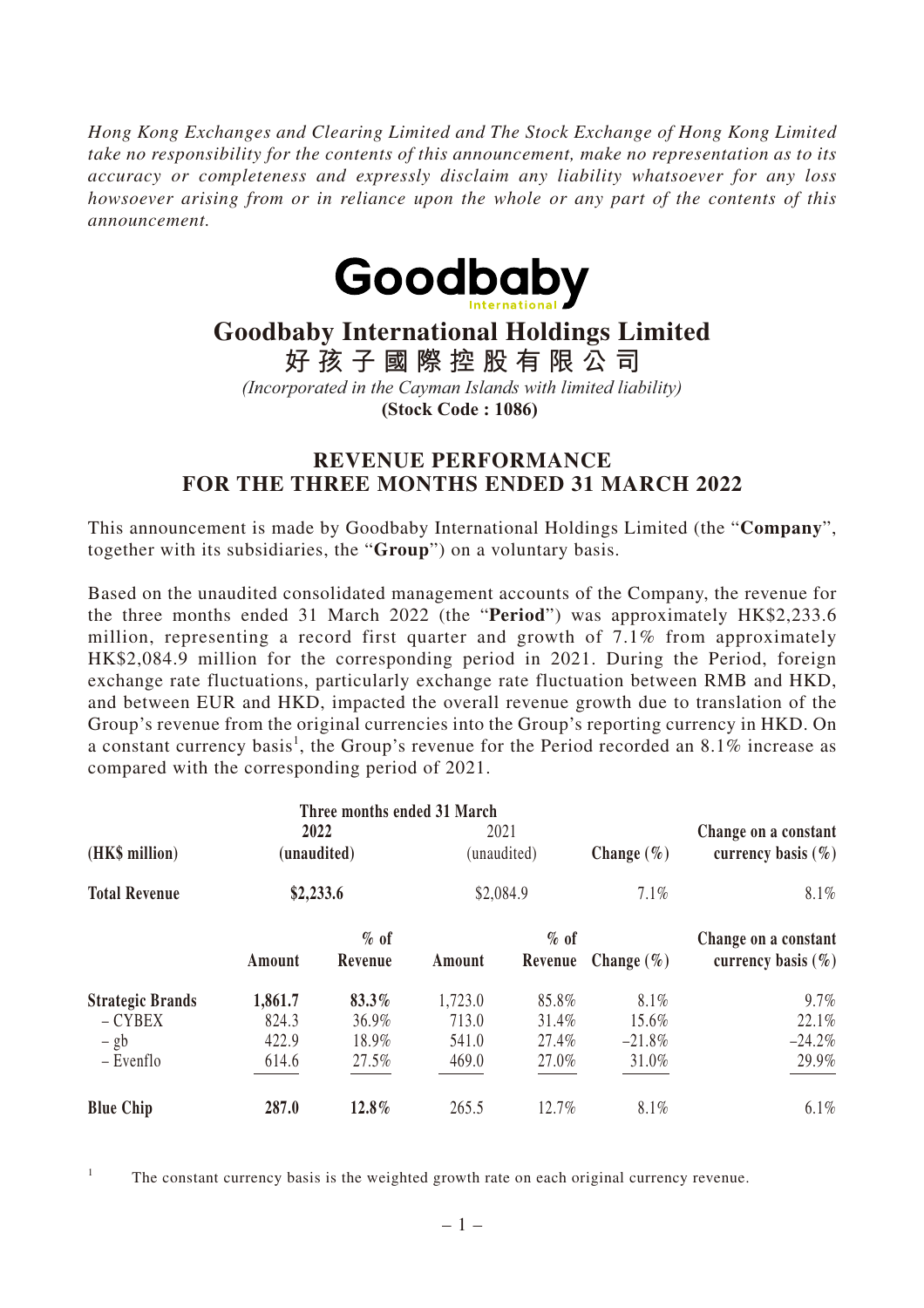## **Overview**

During the Period, the Group's core Strategic brands performed as follows:

- **CYBEX** brand continued its strong revenue growth momentum during the Period to achieve a record first quarter revenue, with a growth rate of 15.6% (22.1% increase on a constant currency basis) compared to the corresponding period of 2021. Despite continued challenges from a COVID-19 resurgence and recent political instability in its mother market Europe, CYBEX continued to achieve strong positive revenue momentum across all key global markets. This is a result of its strong brand position and product portfolio (in both car seats and particularly wheeled goods), fortified global operations, and continued expansion of global omni-channel distribution. CYBEX continued to gain market share in all key geographic regions during the Period.
- **gb** brand revenue declined by 21.8% (24.2% decrease on a constant currency basis) during the Period from the corresponding period of 2021. In its key China market, gb brand declined by 25.1% (27.6% on a constant currency basis). The revenue decline was primarily a result of the COVID-19 related restrictive measures causing retail store closures, logistics delivery disruptions and the suspension of wholesale activities. Additionally, gb continues to right-size the commercial operations to adapt to the new situation and birth rate decline in China. Sustained government mandated shutdowns due to the ongoing impacts of COVID-19 will continue to have a negative impact on the gb business in China.
- **Evenflo** brand revenue performance achieved a record first quarter revenue and growth rate of 31.0% growth (29.9% on a constant currency basis) during the Period from the corresponding period of 2021. This significant performance was primarily due to continued strong consumer reaction to new innovative products which are driving market share gains mainly in North America. Despite continued supply chain challenges due to the ongoing supply chain bottlenecks in North America and unfavorable foreign exchange rate impacts, Evenflo continued to outperform competition.

During the Period, our Blue Chip business revenue was approximately HK\$287.0 million as compared to approximately HK\$265.5 million in the corresponding period of 2021, representing a growth rate of 8.1% (6.1% on a constant currency basis). The positive revenue growth was driven by continued increasing orders from our customers.

During the Period, the Group's revenue from the Group's tactical brands was approximately HK\$84.9 million as compared to approximately HK\$96.4 million in the corresponding period of 2021. The 11.9% decrease (13.8% decrease on a constant currency basis) in revenue from the corresponding period of 2021 was mainly due to continued planned portfolio rationalization.

The Group is facing continued disruption of its supply chain due to COVID-19 lockdowns in China and regional instability in Europe. The Group is actively working to mitigate these challenges and as a result it is not prudent at this time to provide a forward looking view of how these challenges will impact the Group's 2022 financial performance.